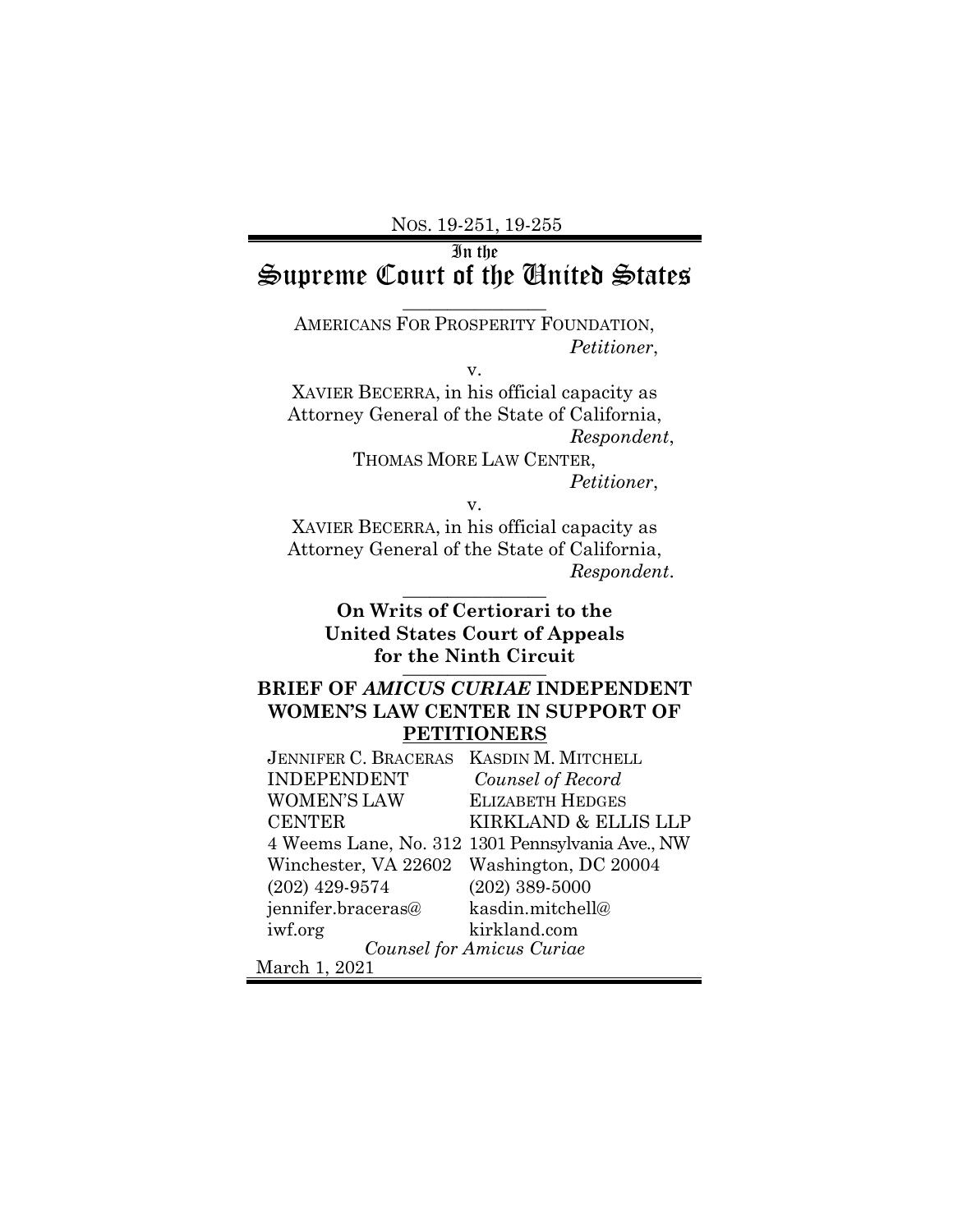### <span id="page-1-0"></span>**CORPORATE DISCLOSURE STATEMENT**

Independent Women's Law Center ("IWLC") is a project of Independent Women's Forum ("IWF"), a non-profit corporation that is exempt from taxation under section 501(c)(3) of the Internal Revenue Code. IWF does not have a parent corporation and no publicly held corporation owns 10% or more of its stock.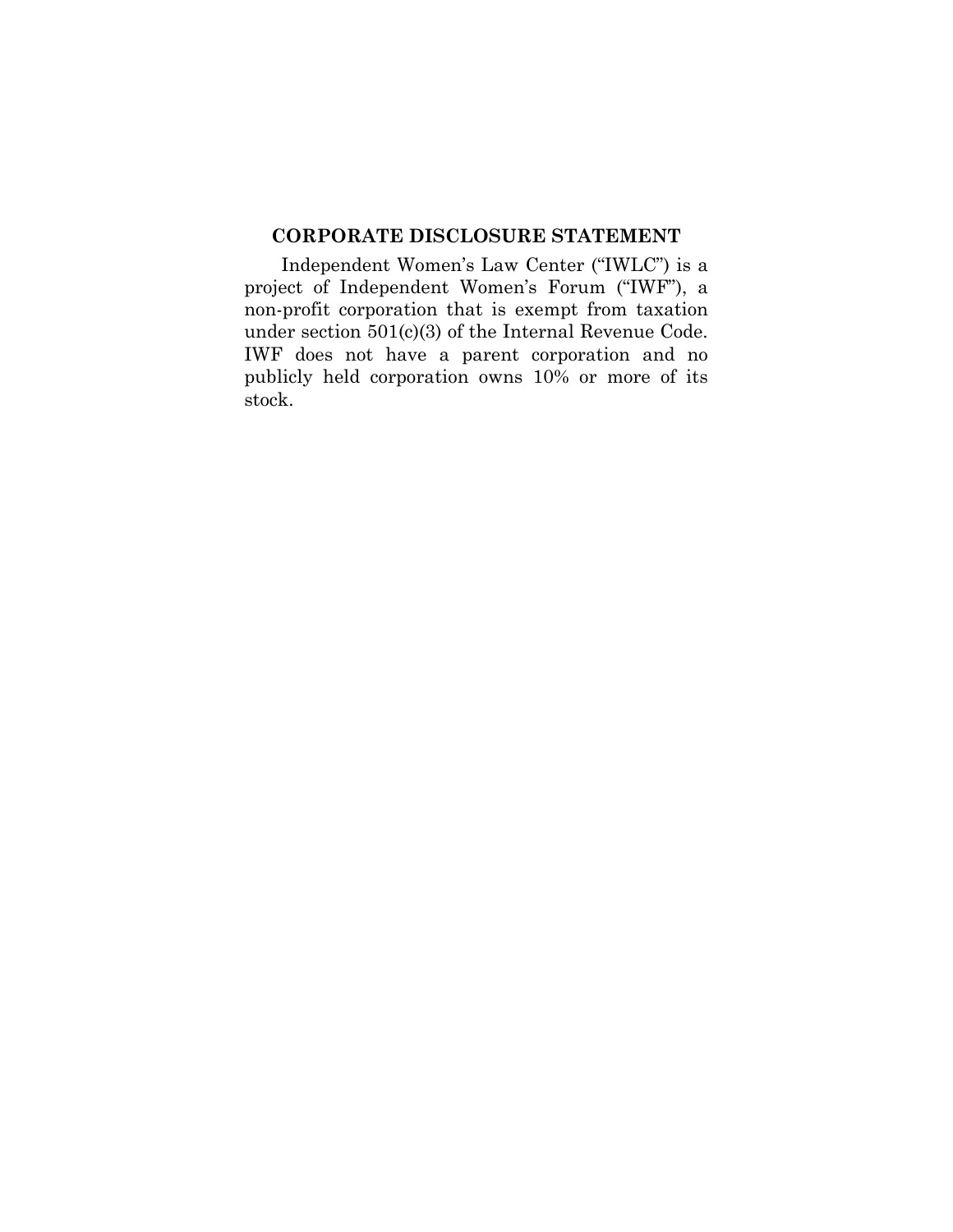# **TABLE OF CONTENTS**

| CORPORATE DISCLOSURE STATEMENTi                                                                                                                                        |
|------------------------------------------------------------------------------------------------------------------------------------------------------------------------|
|                                                                                                                                                                        |
|                                                                                                                                                                        |
|                                                                                                                                                                        |
|                                                                                                                                                                        |
| Anonymous Giving By Women Was A Critical<br>1.<br>Feature Of Pivotal Movements Throughout<br>A. The Women's Suffrage Movement<br>Benefited Substantially From The      |
| Anonymous Participation Of Women4<br>B. Anonymous Women Played An<br>Important Role In The Abolitionist                                                                |
| II. The Continued Popularity Of Anonymous<br>Giving By And To Women Underscores The<br>Importance Of Anonymous Giving To<br>America's Political And Cultural Future  9 |
|                                                                                                                                                                        |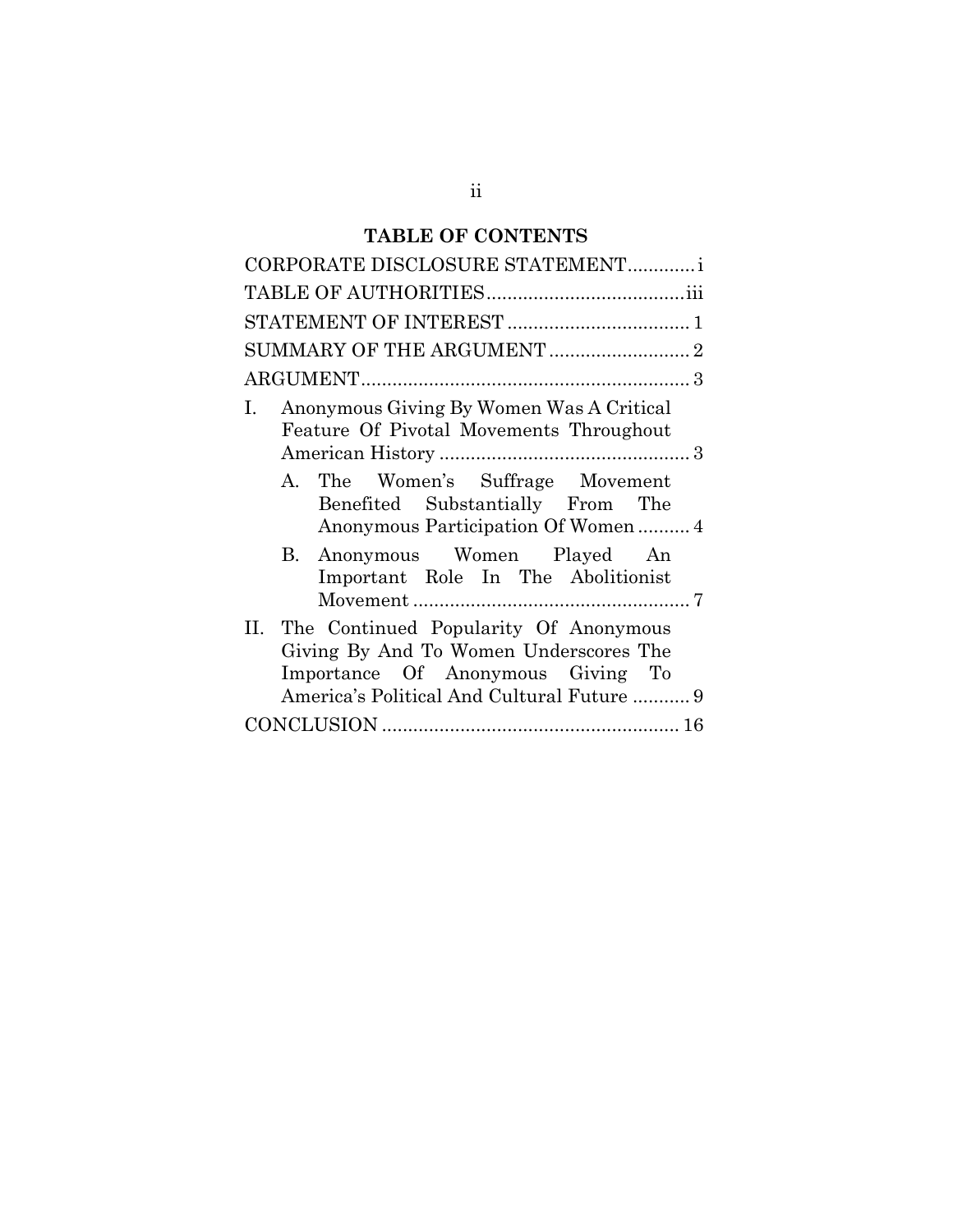## **TABLE OF AUTHORITIES**

## <span id="page-3-0"></span>**Cases**

| McIntyre v. Ohio Elections Comm'n,                   |
|------------------------------------------------------|
|                                                      |
| NAACP v. Alabama ex rel. Patterson,                  |
|                                                      |
| Rule                                                 |
|                                                      |
| <b>Other Authorities</b>                             |
| \$10 Million Gift Endows Scholarships,               |
| Sparks Matching Gifts, Smith College                 |
| (April 16, 2015),                                    |
| available at https://bit.ly/3qXqFPq  13              |
| A Pair of Anonymous Donors Give \$50                 |
| Million to One of America's Oldest All-              |
| Women's Colleges, Insider (Oct. 26, 2015),           |
|                                                      |
| Amy Ostroth, \$5 Million Gift to Sweet Briar         |
| College Will Expand Its Presidential                 |
| <i>Scholars Program, Sweet Briar College</i>         |
| (Nov. 19, 2019),                                     |
| available at https://bit.ly/3aVkWUs 14               |
| Anonymous Donor Creates Women's Giving               |
| <i>Initiative Challenge</i> , University of Health   |
| Sciences & Pharmacy in St. Louis (June 15,           |
| 2016), <i>available at https://bit.ly/3kDLFbH</i> 14 |
| Anonymous Donor Gives \$100,000 to Support           |
| Women in Linux, Ada Initiative (Dec. 11,             |
| 2014), <i>available at https://bit.ly/3aYl71C</i> 11 |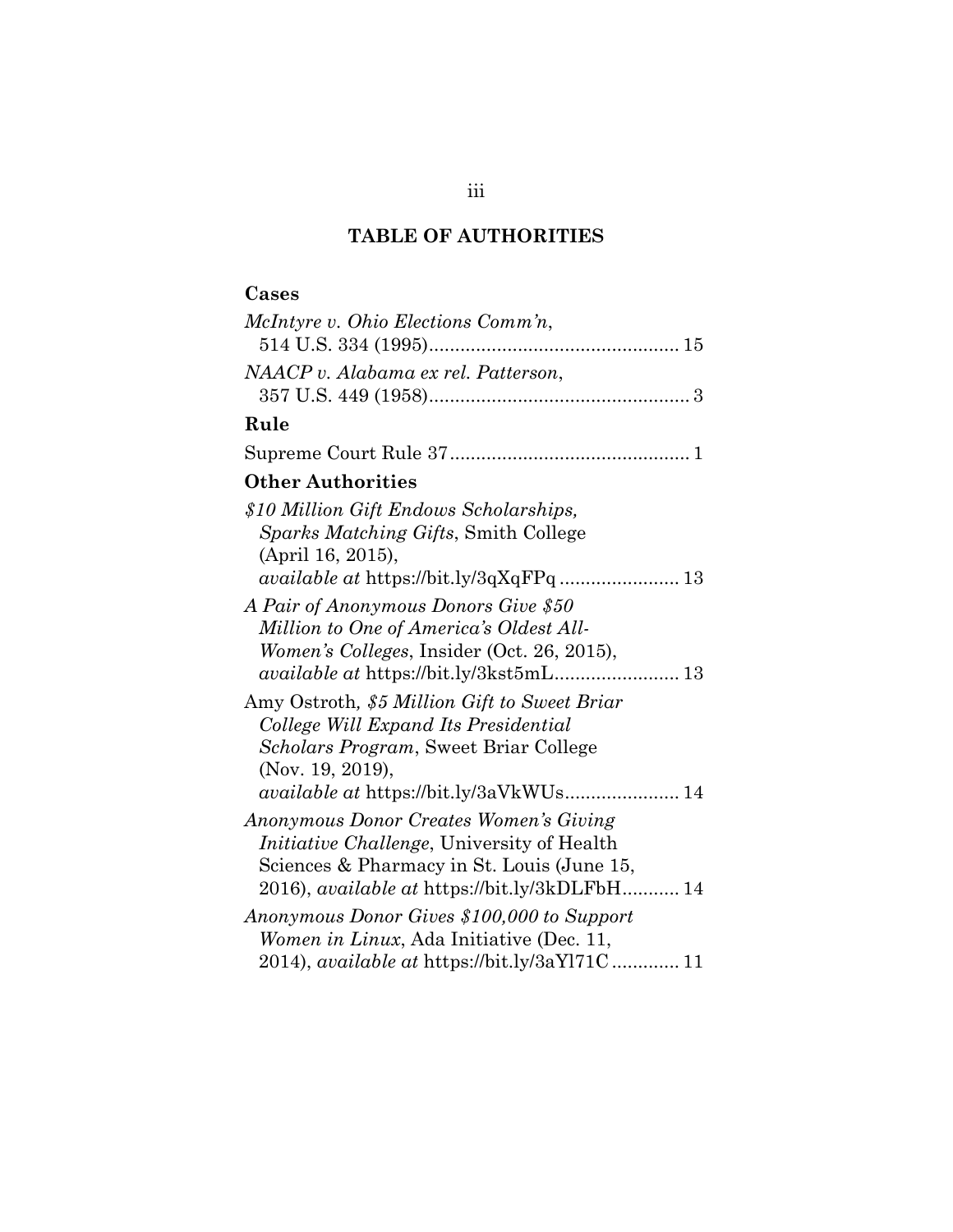| Anonymous Donor Gives \$70M to Colleges,<br>CBS News (Apr. 23, 2009, 8:22 PM),                                                                                                  |
|---------------------------------------------------------------------------------------------------------------------------------------------------------------------------------|
| available at https://cbsn.ws/3ktzWwg 14<br>Edith Paal, Classes Give Students Control of<br>Portfolios: Colleges Offer Dose of Real-Life<br>Money Management, The Dallas Morning |
|                                                                                                                                                                                 |
| Elizabeth J. Dale et al., <i>Giving By and For</i><br>Women: Understanding High-Net-Worth<br>Donors' Support for Women and Girls,<br>Women's Philanthropy Institute (2018)  13  |
| Erik Runge, Anonymous \$14M Donation to<br>Help Homeless Women in Chicago,<br>WGNTV.com (Apr. 10, 2018, 12:52 PM),                                                              |
| <b>Funding Feminism: Monied Women,</b><br>Philanthropy, and the Women's Movement,                                                                                               |
| Inflation Calculator, Official Data<br>Foundation (2021),<br>available at https://bit.ly/3r0T86N 4, 5                                                                           |
| Inflation Calculator, US Inflation Calculator<br>$(2021)$ , <i>available at https://bit.ly/370VQom </i> 4                                                                       |
| Jennifer Wentz, Women's Fund Connects<br>Central PA Women With Life-Changing<br>Causes, Central Penn Bus. J., Oct. 20, 2017 10                                                  |
| Julie Roy Jeffrey, The Great Silent Army of<br>Abolitionism: Ordinary Women in the                                                                                              |
| Katharine Dexter McCormick: Pioneer for                                                                                                                                         |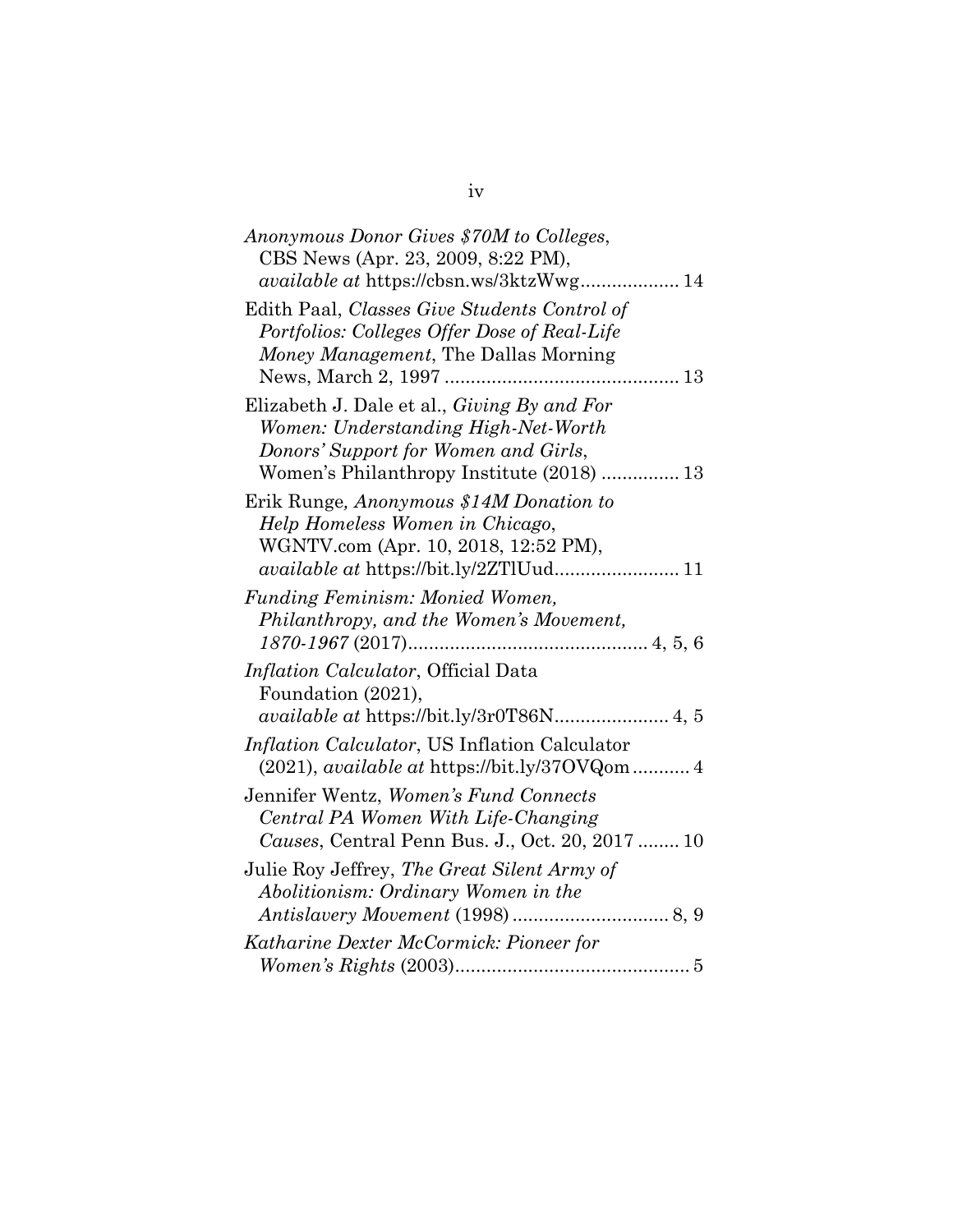| Kathy Spillar, Ms. is Turning 44! Celebrate                                                                                                                 |
|-------------------------------------------------------------------------------------------------------------------------------------------------------------|
| with Us and Become a Ms. Partner,                                                                                                                           |
| Msmagazine.com (Sept. 6, 2016),                                                                                                                             |
| available at https://bit.ly/3rbrZOR 12                                                                                                                      |
| Leading Philanthropies Announce Funding<br>Collaborative to Build Women's Power and<br><i>Ensure Safe Workplaces</i> , Ford Foundation<br>(March 14, 2019), |
| available at https://bit.ly/201Iq0Q 11                                                                                                                      |
| Linda Kamas et al., Altruism in Individual<br>and Joint-Giving Decisions: What's Gender<br>Got to Do With It?, Feminist Economics,                          |
| Marilyn S. Blackwell, "Women Were Among<br>Our Primeval Abolitionists": Women and<br>Organized Antislavery in Vermont, 1834-                                |
| Mary Duan, A Wowser of a Year, Monterey<br>County Weekly, Jan. 9, 2014 10                                                                                   |
| Mrs. Russell Sage: Women's Activism and<br>Philanthropy in Gilded Age and Progressive                                                                       |
| Support Our COVID-19 Relief Efforts,<br>Women's Foundation of Boston (2021),                                                                                |
| Susan Goodier & Karen Pastorello, Women<br>Will Vote: Winning Suffrage in New York                                                                          |
| Wesleyan College to Receive an Anonymous<br>\$6-Million Gift, The Chronicle of Higher<br>Education (Aug. 1, 1997), <i>available at</i>                      |

v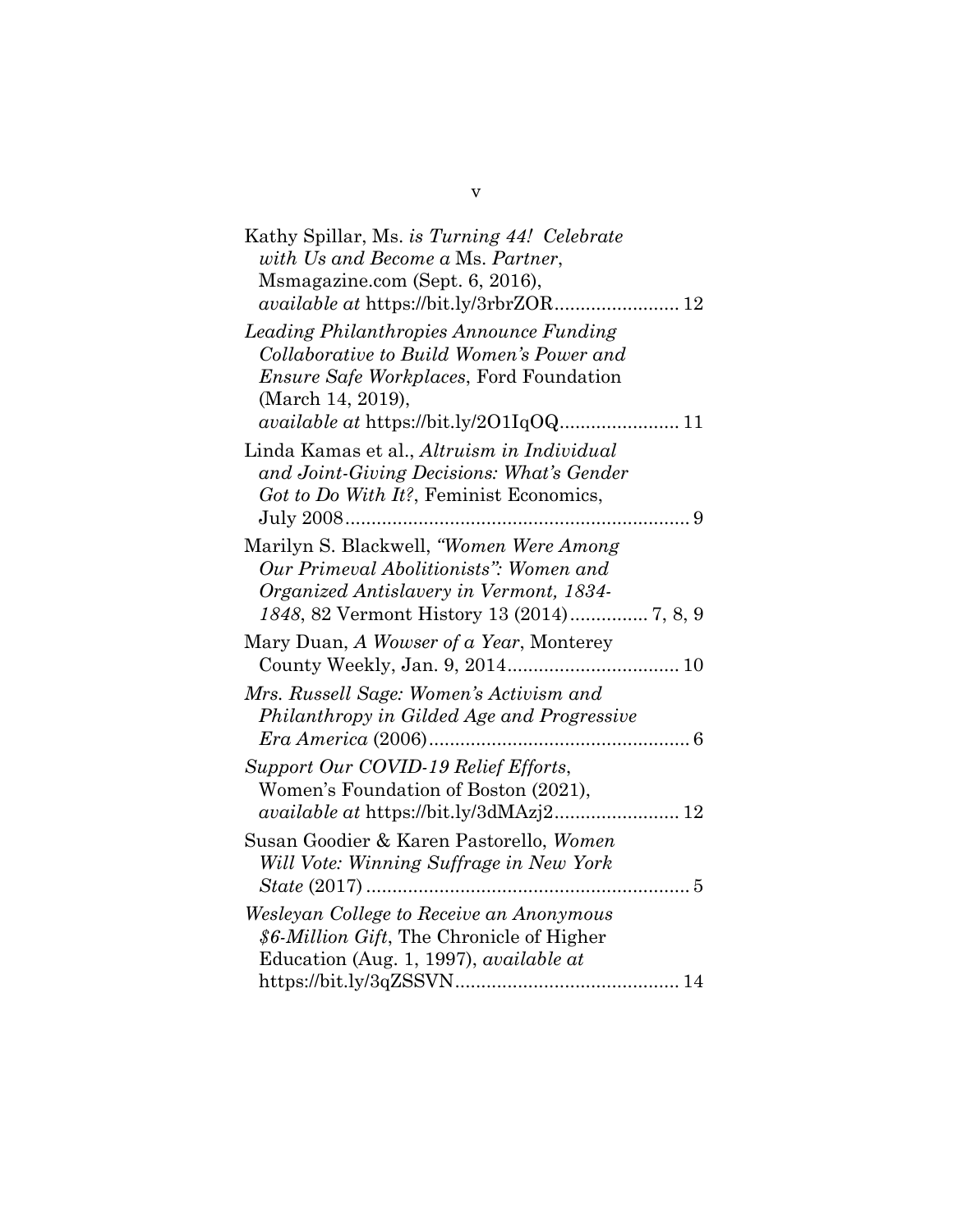vi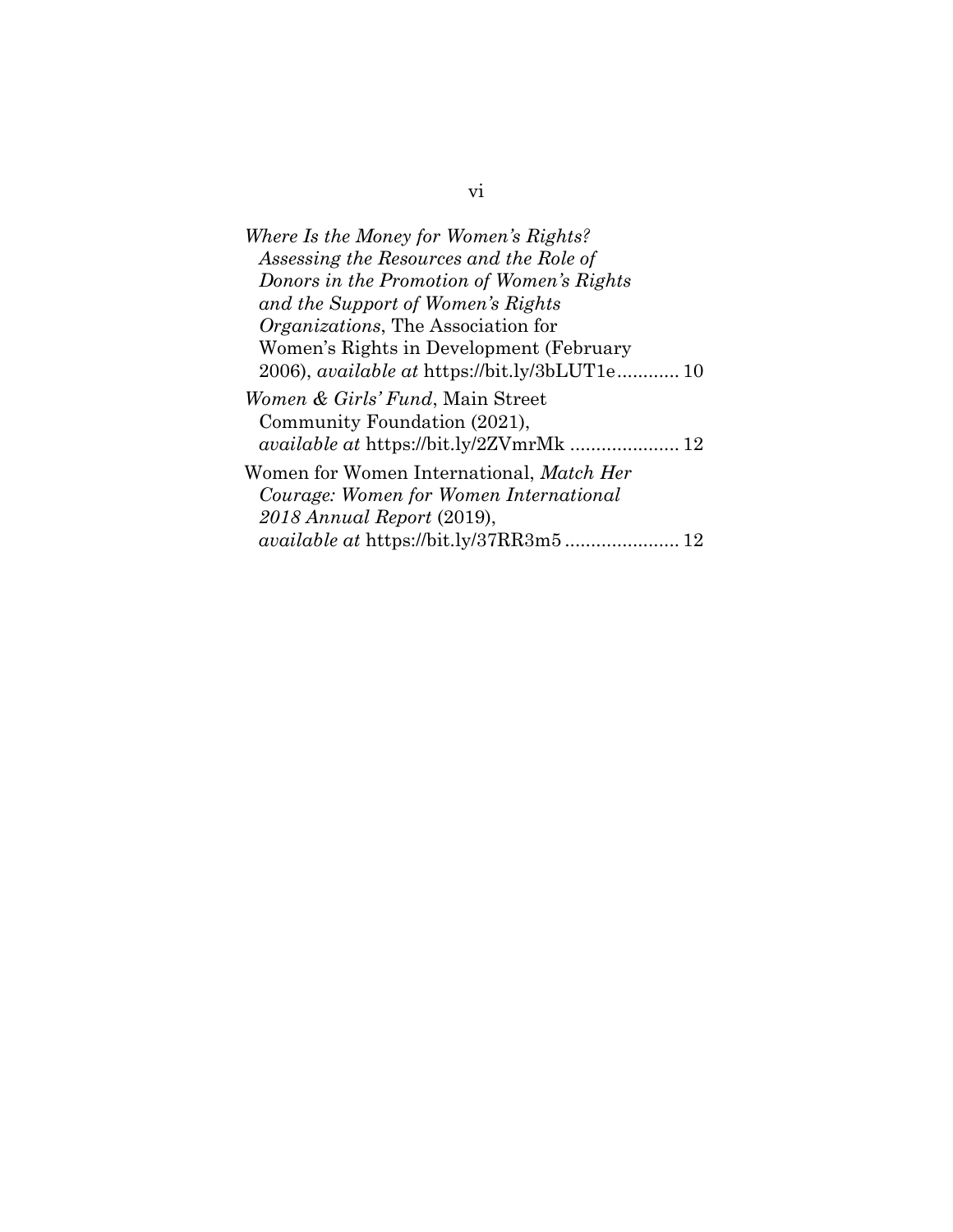#### **STATEMENT OF INTEREST[1](#page-7-1)**

<span id="page-7-0"></span>Independent Women's Law Center ("IWLC") is a project of Independent Women's Forum ("IWF"), a nonprofit, non-partisan 501(c)(3) organization founded by women to foster education and debate about legal, social, and economic issues. IWF promotes policies that advance women's interests by expanding freedom, encouraging personal responsibility, and limiting the reach of government. IWLC supports this mission by advocating—in the courts, before administrative agencies, in Congress, and in the media—for equal opportunity, individual liberty, and respect for the American constitutional order.

As an organization founded by women to support women's interests, *amicus* understands and appreciates the important role that anonymous giving played in the fight for women's suffrage and in other historical civil rights movements, as well as the significant role it continues to play in supporting nonprofits that are dedicated to helping women and girls today. Moreover, as an organization supported by charitable donations, *amicus* has a substantial interest in preserving the freedom of donors to support causes and organizations that contribute to a robust civil society, the freedom to do so anonymously, and

<u>.</u>

<span id="page-7-1"></span><sup>1</sup> Pursuant to Supreme Court Rule 37.6, *amicus curiae* states that no counsel for any party authored this brief in whole or in part and that no entity or person, aside from *amicus curiae*, its members, and its counsel, made any monetary contribution toward the preparation or submission of this brief. Pursuant to Supreme Court Rule 37.3, counsel of record for all parties have consented in writing to the filing of this brief.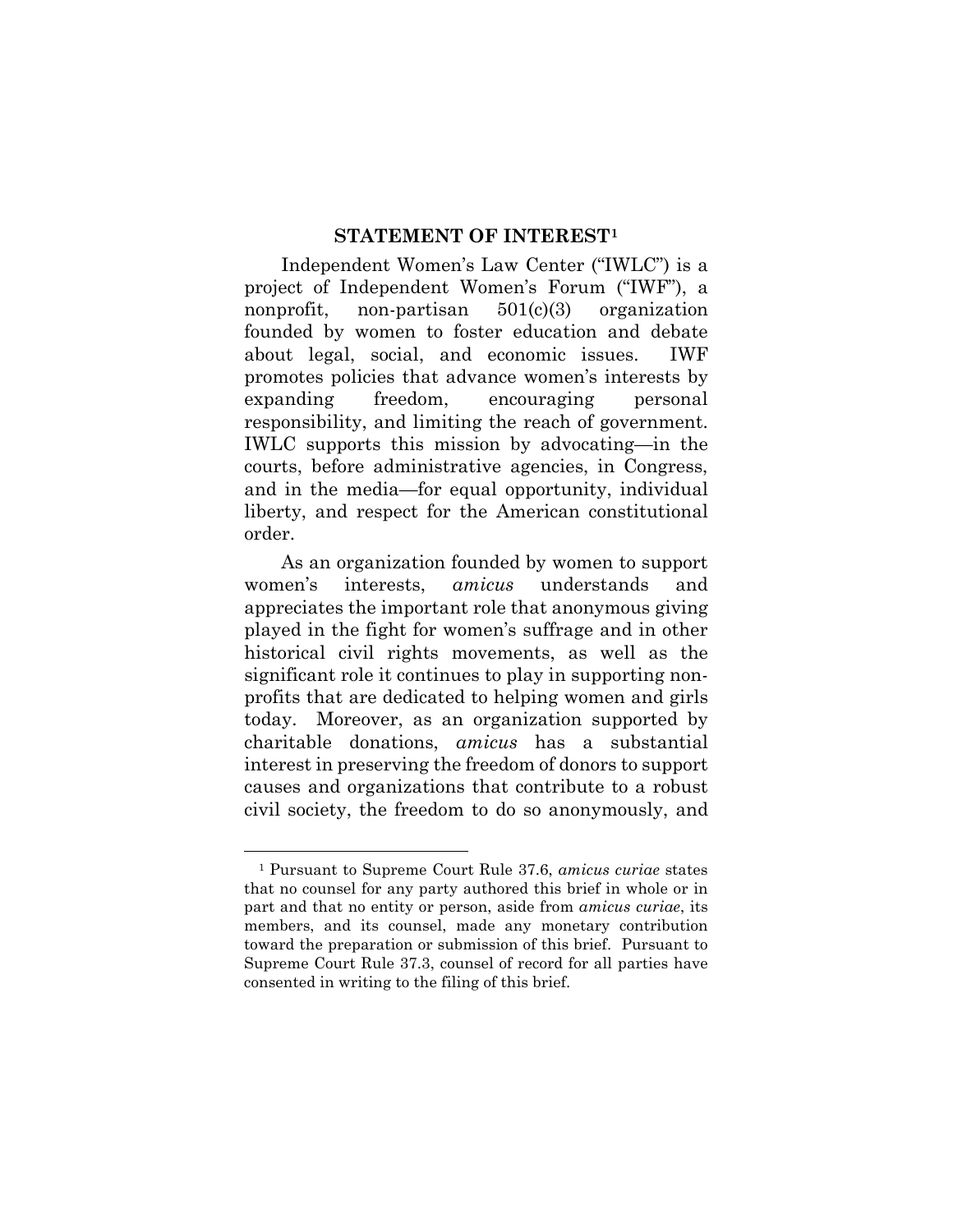the freedom of charitable organizations to keep information about their donors private. *Amicus* is concerned that the California Attorney General's demand that confidential personal donor information be turned over to the state weakens the ability of individual donors and nonprofit organizations to carry out their goals and missions of assisting and advocating for women and girls. *Amicus*, therefore, respectfully urges this Court to protect the First Amendment right of all Americans who wish to keep their donations confidential, whatever the reason.

#### **SUMMARY OF THE ARGUMENT**

<span id="page-8-0"></span>Anonymous participation in political and charitable activity has a long and honorable tradition in this country. Female donors, in particular, have participated anonymously in important movements in our country's history, including advocacy for women's suffrage and the abolition of slavery. While those causes may seem uncontroversial to us today, they were deeply controversial in their time, making participation risky. The ability to remain anonymous was critical to these donors, as it has been to all donors who fear retaliation, wish to avoid unwanted publicity, or strive to give in ways that conform to the tenets of their faith. For those and other reasons, many donors, especially women, have long embraced the ability to contribute anonymously in support of important causes in our communities and across the world.

Under California's current disclosure regime, those who wish to anonymously donate to any charity registered in the state face a difficult choice: stop contributing to the charity or risk exposure. That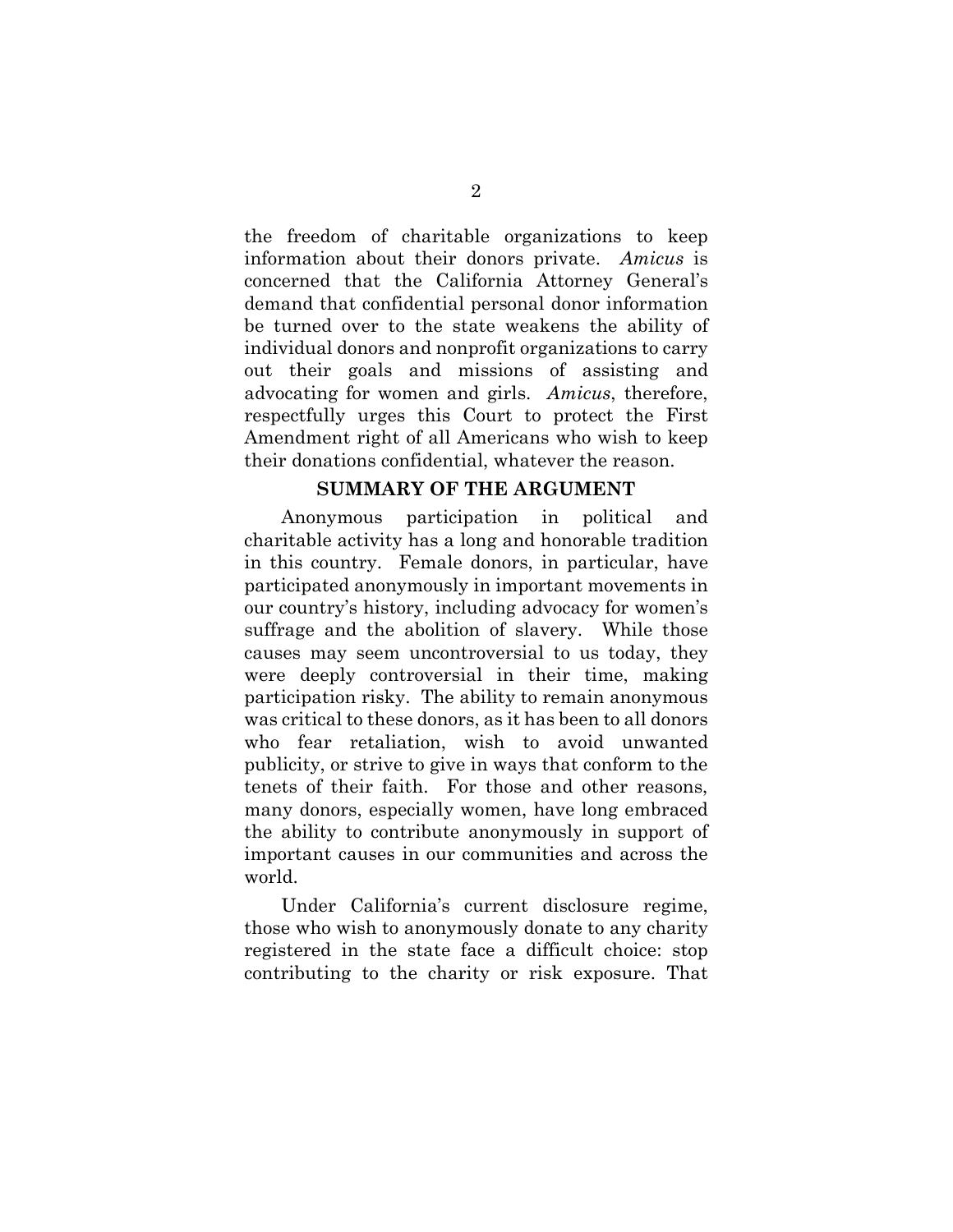choice will undoubtedly have a chilling effect that runs counter to the rich history in this country of donors many of them the independent women described below—participating silently in support of charity and progress.

In sum, the continued philanthropic participation of women, as well as the continued success of causes benefiting women, depend in no small part on this Court enforcing the principle that "privacy in group association may … be indispensable to preservation of freedom of association." *NAACP v. Alabama ex rel. Patterson*, 357 U.S. 449, 462 (1958). For these and other reasons, IWLC urges this Court to enforce the requirement that states satisfy strict scrutiny before they may require the disclosure of the identities of donors to charitable organizations and to reverse the decision of the United States Court of Appeals for the Ninth Circuit.

#### **ARGUMENT**

### <span id="page-9-1"></span><span id="page-9-0"></span>**I. Anonymous Giving By Women Was A Critical Feature Of Pivotal Movements Throughout American History.**

History reveals that women in particular have chosen to donate anonymously to important causes and, relatedly, that charities and political movements involving women's rights benefit substantially from anonymous donations. The women's suffrage and anti-slavery movements are cases in point. These causes received substantial support from women who chose to participate anonymously. If required to disclose their identity, those women may not have participated to the same extent—or at all—to the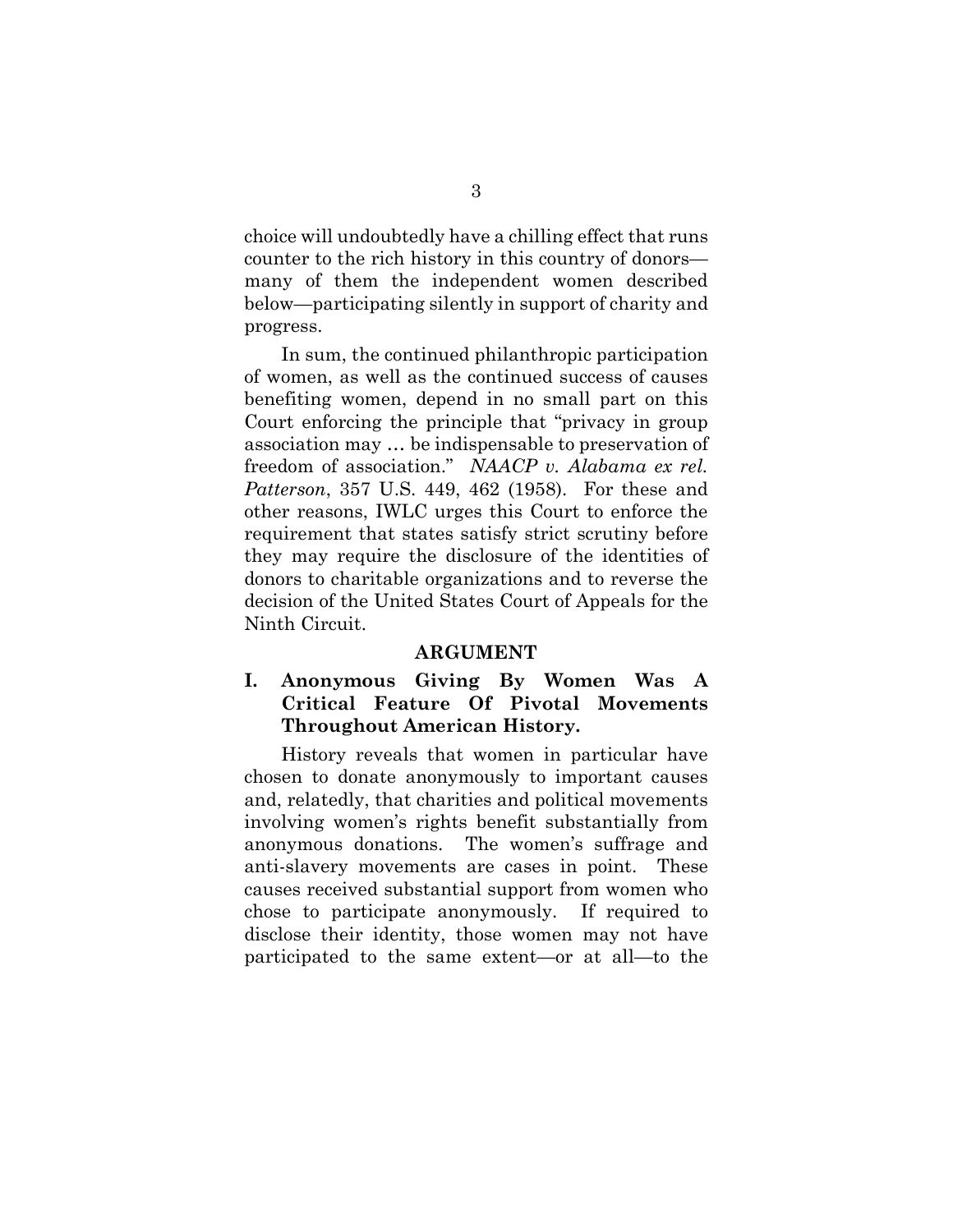grave detriment of those movements and the progress of society at large.

### <span id="page-10-0"></span>**A. The Women's Suffrage Movement Benefited Substantially From The Anonymous Participation Of Women.**

The women's suffrage movement during the Gilded Age and the early years of the twentieth century was underwritten in large part by anonymous contributions, in particular by women. Pauline Agassiz Shaw, for example, made a number of anonymous donations to the National American Woman Suffrage Association (NAWSA), including a 1913 donation of \$30,000—nearly \$800,000 in today's dollars. Joan Marie Johnson, *Funding Feminism: Monied Women, Philanthropy, and the Women's Movement, 1870-1967* 55-56 (2017) ("*Funding Feminism*"); *see Inflation Calculator*, US Inflation Calculator (2021), *available at* https://bit.ly/37OVQom ("*Inflation Calculator I*"); *Inflation Calculator*, Official Data Foundation (2021), *available at* https://bit.ly/3r0T86N ("*Inflation Calculator II*"). That contribution was critical to the organization's mission, providing more than 75 percent of its 1913 budget. *See Funding Feminism* at 56. Shaw made her gift without condition, so the leadership of NAWSA was free to use it to fund extensive efforts on behalf of women's suffrage, including efforts to expand the reach of the movement to other parts of the country. Her contribution helped fund the organizers' travel from the East Coast, where many of the suffragist organizations were based, to states including Arizona,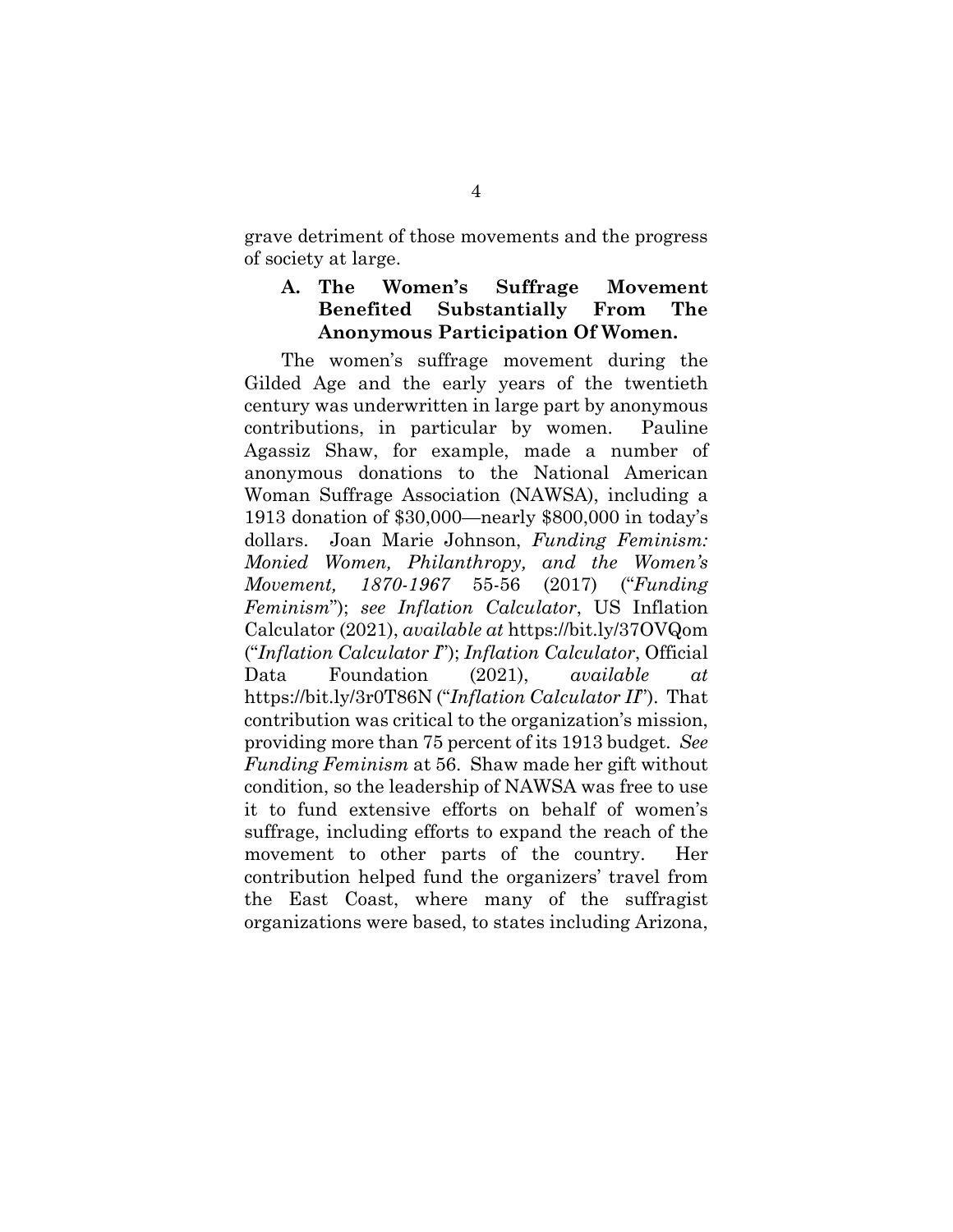Kansas, Oregon, Wisconsin, Michigan, North Dakota, Montana, Ohio, and Nevada. *Id.* at 55-56*.*[2](#page-11-0)

Shaw was not alone. Numerous other suffragists also chose to keep their contributions anonymous. In 1912, for example, philanthropist Katharine Dexter McCormick signed a check for \$6,000 to sustain *The Women's Journal*, a financially troubled magazine published by NAWSA. Armond Fields, *Katharine Dexter McCormick: Pioneer for Women's Rights* 107-08 (2003) ("*Katharine Dexter McCormick*"); *see Funding Feminism* at 62-63. McCormick's gift was expressly made on the condition that her identity not be revealed to the public. *Katharine Dexter McCormick*  at 108. Without that donation—which would amount to more than \$160,000 in today's dollars—the publication may not have survived, as the donation single-handedly eclipsed the magazine's budget deficit. *See id.* at 107-08; *Inflation Calculator II*, *supra.* Other underwriters of the movement remain anonymous to this day. For example, one unnamed woman donated \$35,000 to the suffrage campaign in New York in 1914. That donation was 77 percent of the campaign's October 1914 fundraising drive, which raised a total of \$45,056. Susan Goodier & Karen Pastorello, *Women Will Vote: Winning Suffrage in New York State* 125, 173 (2017).

Even women who donated publicly to other causes chose to donate anonymously to the cause of women's suffrage. Olivia Sage, a public supporter of

<u>.</u>

<span id="page-11-0"></span><sup>2</sup> Shaw's donations also funded the salaries of some of the organizers, allowing them to devote substantial time and efforts to the movement even in the absence of independent income. *See Funding Feminism* at 54-56.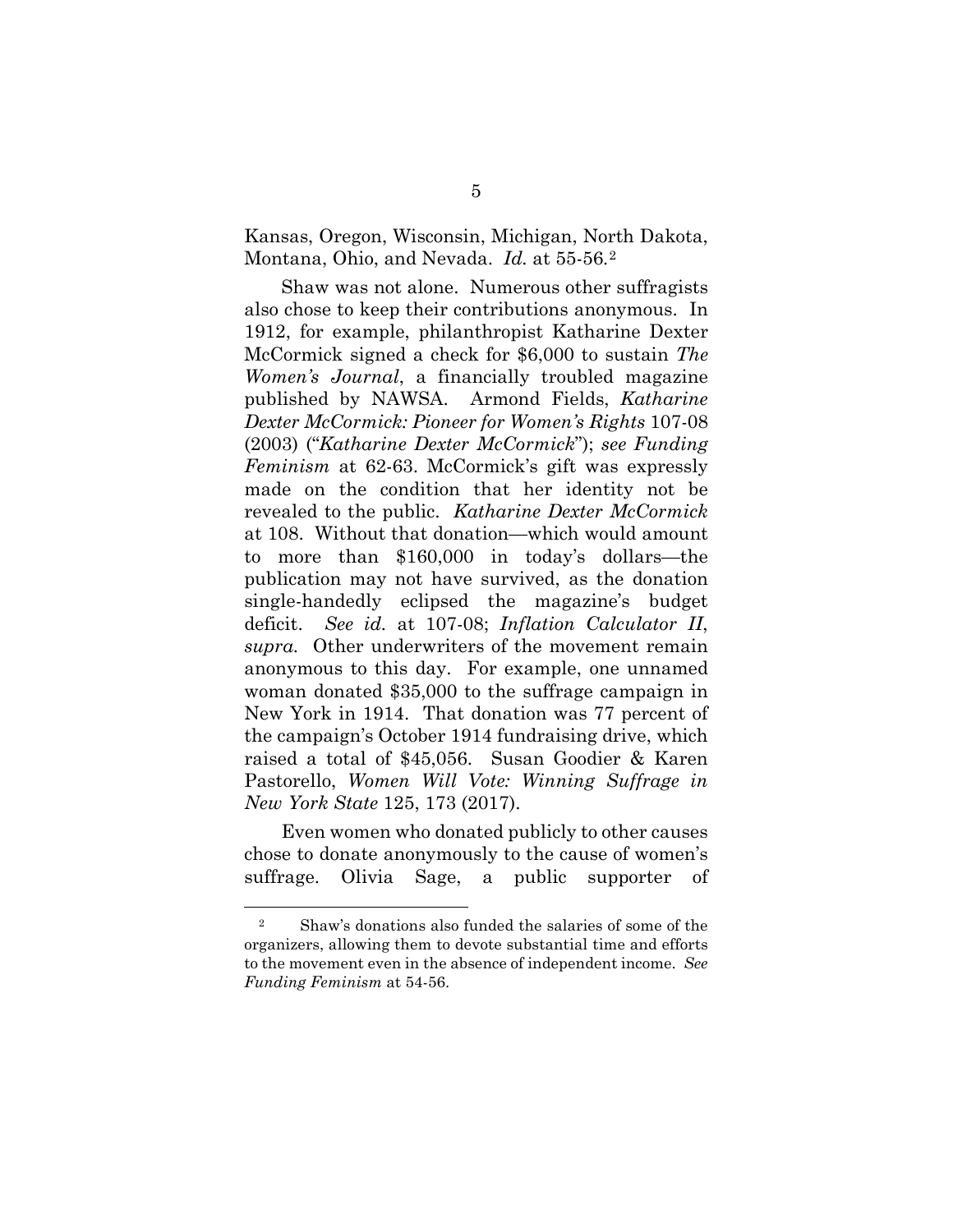universities, hospitals, and other organizations, insisted on anonymity when giving to the suffrage movement—gifting \$20,000 and other smaller contributions to the movement in the first two decades of the twentieth century. Ruth Crocker, *Mrs. Russell Sage: Women's Activism and Philanthropy in Gilded Age and Progressive Era America* 215 (2006); *Funding Feminism* at 31. And even women who donated publicly to the suffrage movement in some respects sometimes donated anonymously in others. For example, M. Carey Thomas, a well-known benefactor of the movement, anonymously donated to a fund covering the costs for suffragists to travel across the country in support of the cause. *Funding Feminism* at 61.

Each donor had her own reasons for remaining anonymous, and historical accounts indicate that the motivations were varied. Some may not have wished the extent of their wealth to become known. Some wanted to avoid the impression that they sought to control the use of the funds. Others probably feared public backlash or sought to minimize the impression that suffrage was a wealthy woman's cause. *See generally id.* at 51, 59-61. Whatever their reasons, there can be no doubt that the option to remain anonymous was an important factor in their ability and willingness to contribute. And the impact of those contributions is difficult to overstate. Anonymous donations to the movement were substantial and were often made at pivotal moments for the campaign, helping revive the movement from a financial slump in the early 1900s. *See id.* at 19-21, 31. Without them, the movement may have stalled as funding deficits slowed the spread of the suffragist message, further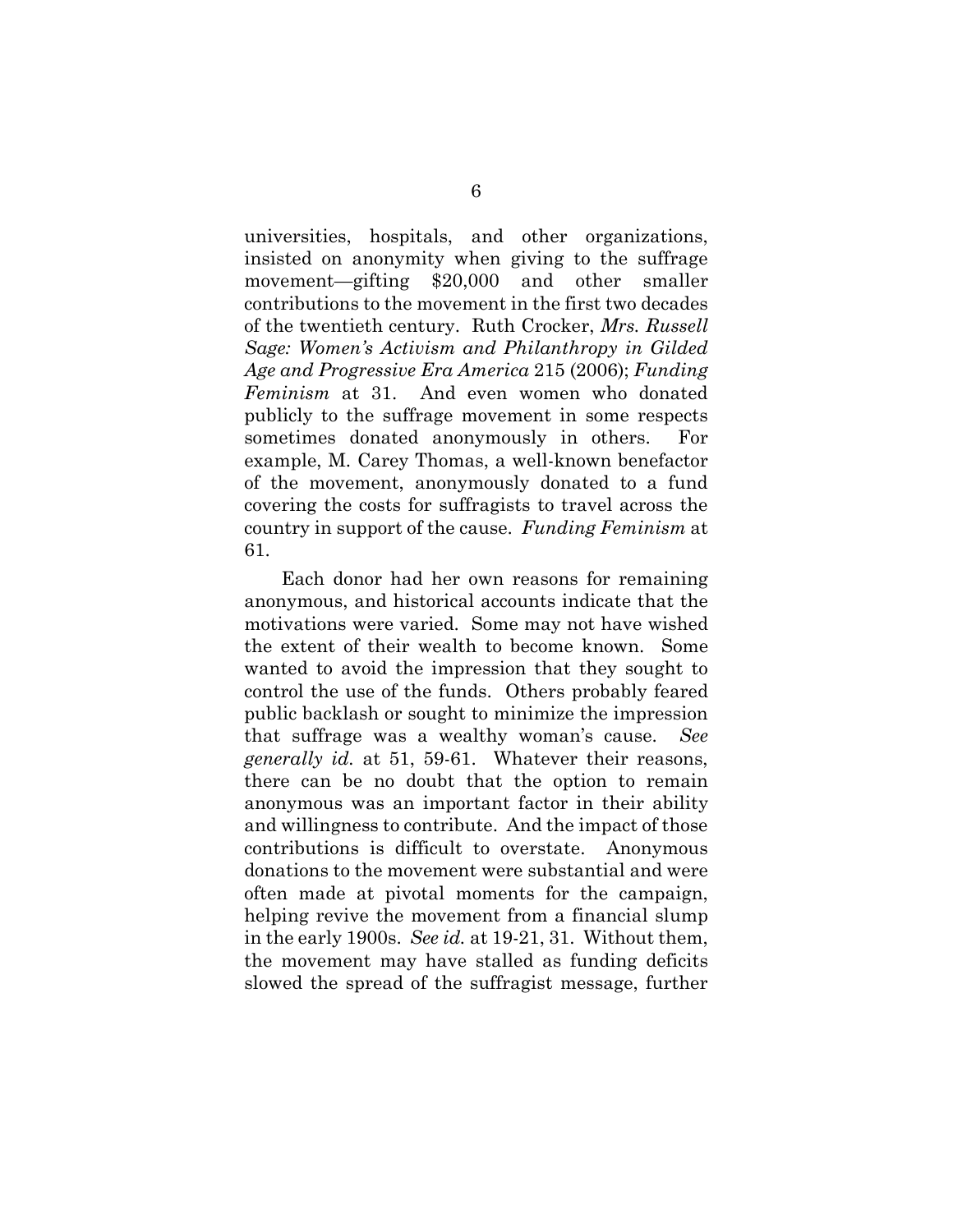delaying the availability of the right to vote for women.

### <span id="page-13-0"></span>**B. Anonymous Women Played An Important Role In The Abolitionist Movement.**

While the suffragist movement may be the clearest example of the importance of anonymous donations by female donors to controversial causes, it is far from the only one. Historical accounts reveal that women played an active role in the anti-slavery movement that preceded the Civil War, and they frequently did so anonymously. Although women often did not exercise control over money and therefore did not have the ability to contribute financial resources directly, the historical record contains ample evidence that women anonymously donated their time, talent, and organizing effort to support the cause of abolition. *See* Marilyn S. Blackwell, *"Women Were Among Our Primeval Abolitionists": Women and Organized Antislavery in Vermont, 1834-1848*, 82 Vermont History 13, 39 (2014) ("*Primeval Abolitionists*").

These women understood the realities surrounding their participation in the abolitionist movement. Their participation was controversial not only because of the subject of slavery, but also because of the fact that they were women, and their public activities in support of abolition met with cries of "feminine impropriety." *Id.* at 22-23. Many of these women may not have been able or willing to participate had they been required to disclose their identities.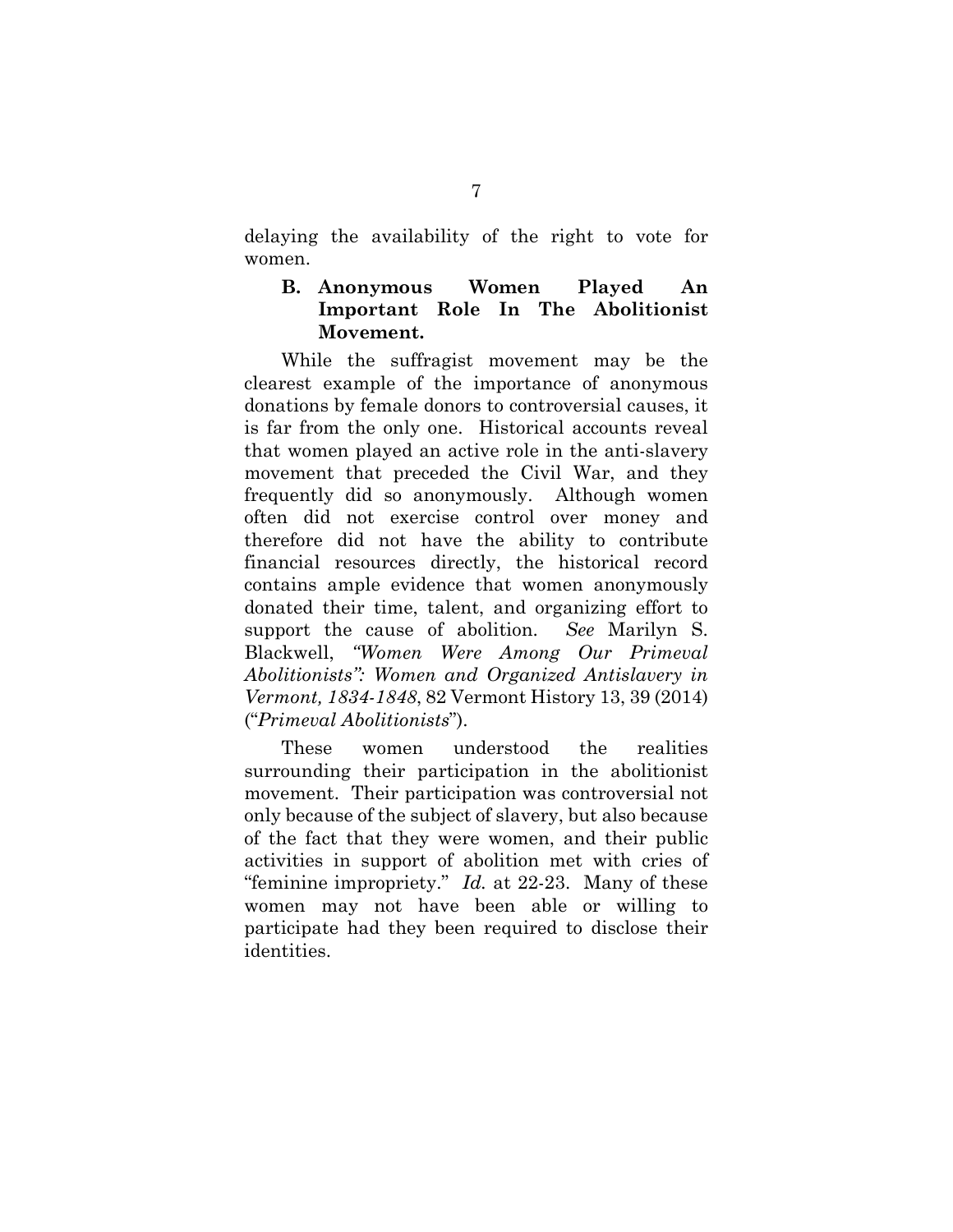One of the most significant ways women contributed to the anti-slavery effort was through anonymous publications. In 1831, for example, an anonymous woman published an influential poem urging readers to "wake up" and "pity the oppressed" in the abolitionist newspaper the *Liberator*. Julie Roy Jeffrey, *The Great Silent Army of Abolitionism: Ordinary Women in the Antislavery Movement* 14 (1998) ("*Great Silent Army*"). Over the course of several years, two Vermont women anonymously published missives addressed to female readers, making the moral case for abolition while avoiding conspicuous "involvement in male affairs." *Primeval Abolitionists* at 20, 22. And in 1861, a Massachusetts woman anonymously published "a powerful and influential argument for black equality." *Great Silent Army* at 223.

As with the suffragist movement, there were a number of reasons why women chose to participate anonymously. One woman wrote to a friend that she did not publish under her own name because, although her principles were firm, her "nature" was "retiring." *Id.* at 129-30. By publishing anonymously, women like her were able to bridge the gap between their sense of "propriety," on the one hand, and their "duty" to act out their strongly held beliefs about equality, on the other. *Id.* Others were concerned that their participation as female anti-slavery advocates would distract from the substance of the message. The well-known anti-slavery writer Lydia Maria Child, for instance, compiled factual materials in support of her arguments for emancipation and submitted them anonymously to newspapers, "[e]ager to have mainstream papers publish her materials without the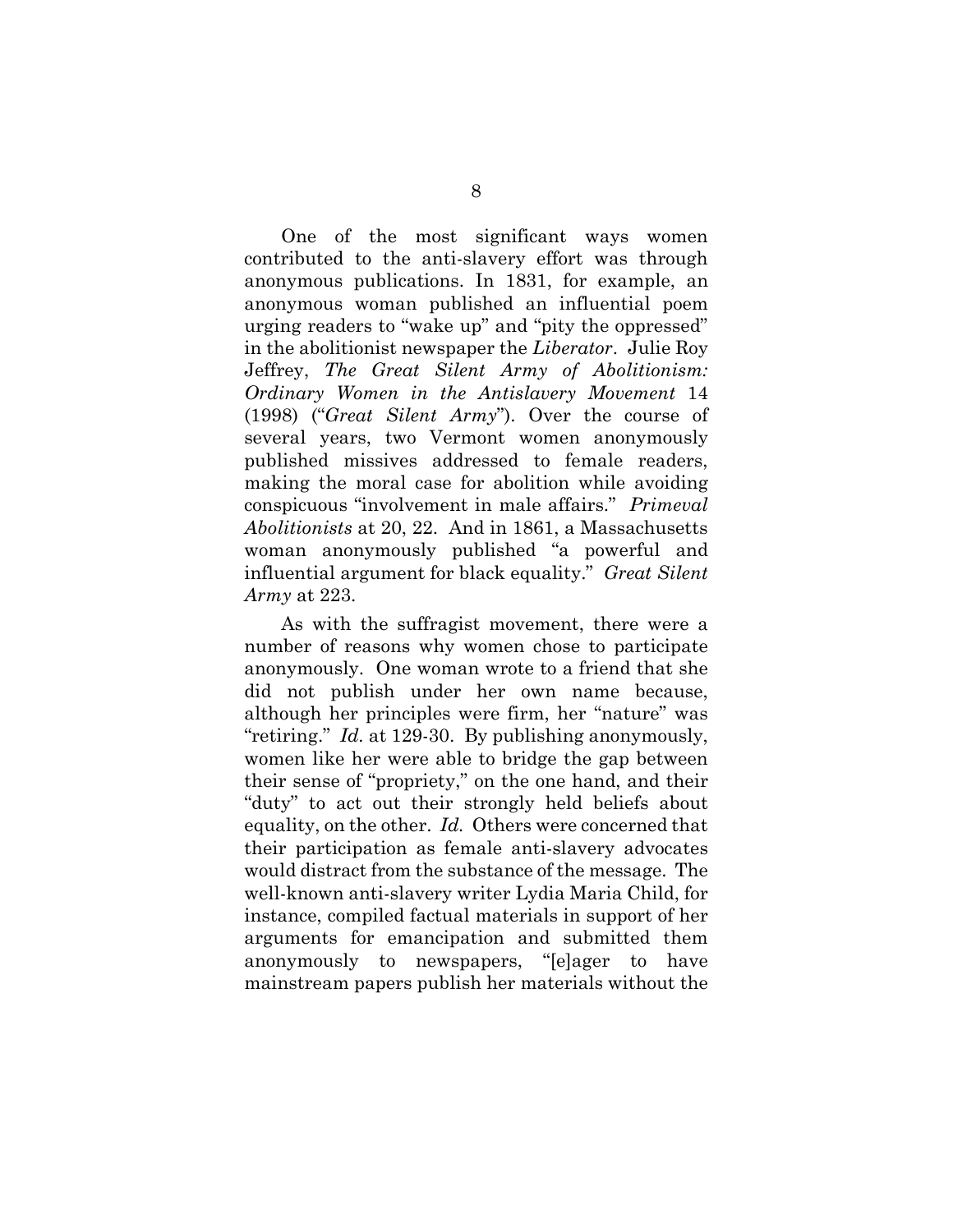slightest taint of fanaticism." *Id.* at 213-14. Others sought to avoid the "public furor" that "had erupted over the appearance of anti-slavery women as speakers, organizers, and petitioners" by the late 1830s. *Primeval Abolitionists* at 22. Still others feared retaliation in personal and public life. "Women's engagement in the movement … provoked the debate over women's role in politics." *Id.* at 18. Thus, "[a]bolitionist women were even more subject to condemnation than their male colleagues." *Id.* For those women, the option to participate anonymously was the only option; if they had been required to disclose their identities, they may never have spoken out in support of this important cause at all—to the detriment of the movement and of our nation.

## <span id="page-15-0"></span>**II. The Continued Popularity Of Anonymous Giving By And To Women Underscores The Importance Of Anonymous Giving To America's Political And Cultural Future.**

Well over a century later, many women continue to value the ability to donate anonymously. A 2008 study found that "[w]omen give significantly more than men as anonymous individuals." Linda Kamas et al., *Altruism in Individual and Joint-Giving Decisions: What's Gender Got to Do With It?*, Feminist Economics, July 2008, at 2; *see also id.* at 15, 23. Indeed, anonymous giving by and for women continues to fuel numerous causes and organizations, from the controversial to the prosaic, from the local to the national.

For example, in 2017, a local business journal reported on the activities of The Foundation for Enhancing Communities' Women's Fund in central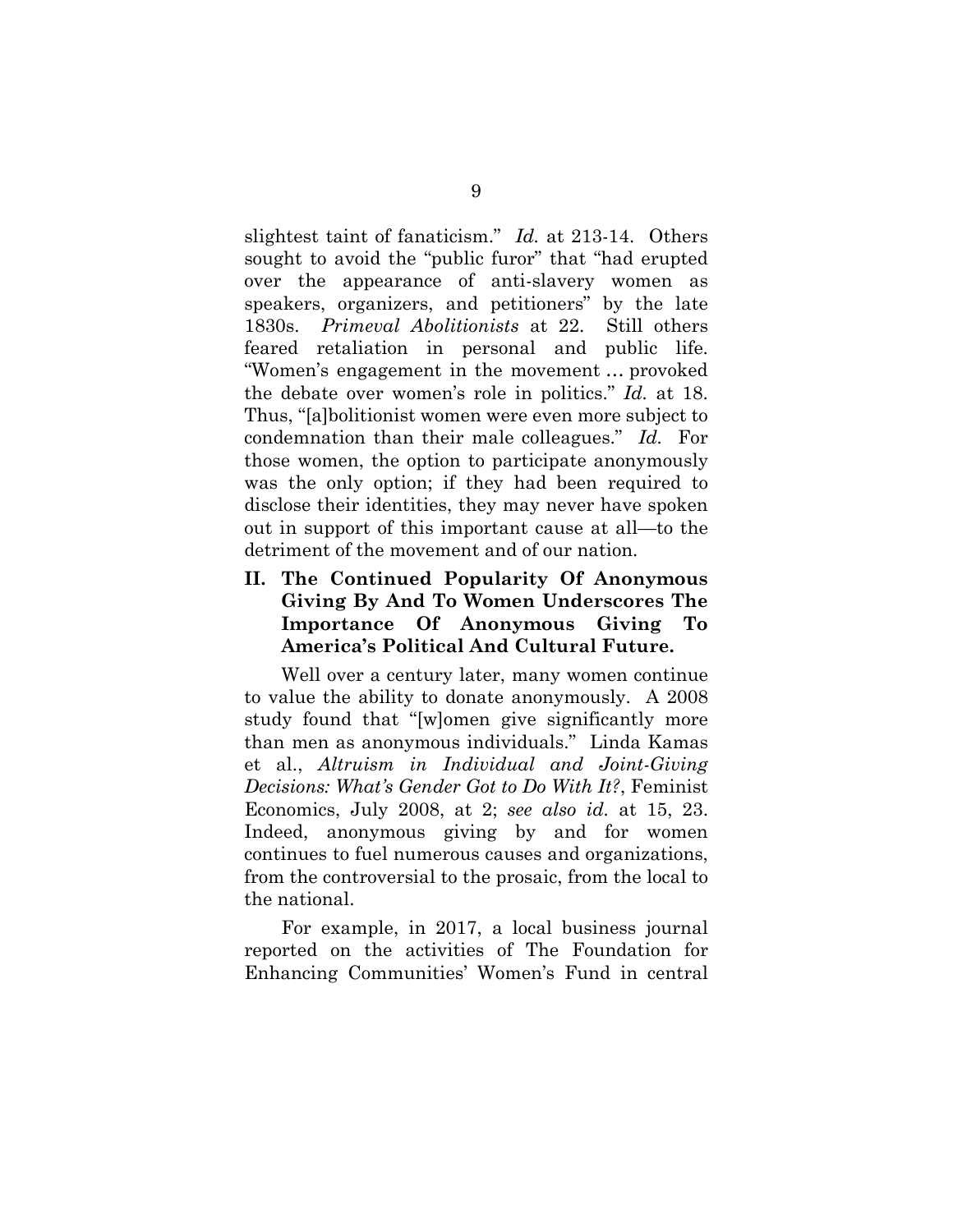Pennsylvania, noting that an "anonymous donor created the fund in 2000," and "[i]n the past 17 years, the Women's Fund has provided more than \$117,000 in grants for 33 organizations that support a range of women-focused causes, from breast cancer awareness to literacy training for mothers." Jennifer Wentz, *Women's Fund Connects Central PA Women With Life-Changing Causes*, Central Penn Bus. J., Oct. 20, 2017. On the opposite coast, "The Women's Fund [of the Community Foundation for Monterey County, California] benefited from a very generous (and anonymous) donor, who matched donations, dollar for dollar, up to the \$10,000 mark" in a fundraiser for "an endowment … focusing on two interconnected goals: advancing women's economic security and investing in the future of girls to help them grow into healthy, confident and fulfilled women." Mary Duan, *A Wowser of a Year*, Monterey County Weekly, Jan. 9, 2014, at 19.

These examples are consistent with a growing trend towards anonymous giving to women's causes. Research suggests that donors to groups that serve women and girls may favor anonymous giving in even greater numbers now than they did in the past. A 2006 report on developments in the funding of women's organizations quoted a "representative of a women's fund" who observed that the "number of anonymous gifts is growing" to women's groups. Cindy Clark et al., *Where Is the Money for Women's Rights? Assessing the Resources and the Role of Donors in the Promotion of Women's Rights and the Support of Women's Rights Organizations* 58, The Association for Women's Rights in Development (February 2006), *available at* https://bit.ly/3bLUT1e.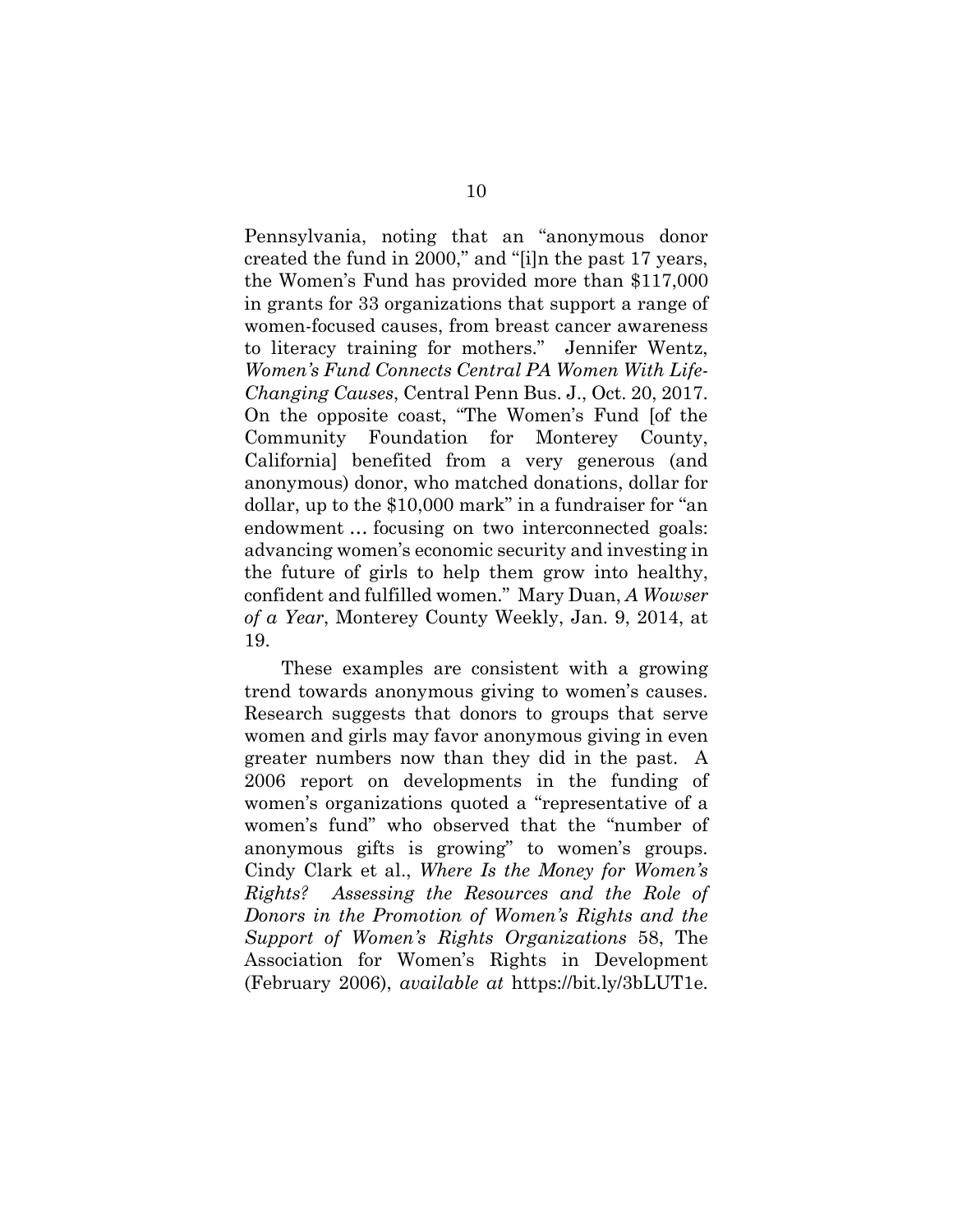And in 2019, the Ford Foundation reported the "launch of a landmark fund" to support efforts "to end sexual harassment and violence against women in the workplace and beyond." *Leading Philanthropies Announce Funding Collaborative to Build Women's Power and Ensure Safe Workplaces*, Ford Foundation (March 14, 2019), *available at* https://bit.ly/2O1IqOQ. The article noted that the fund's underwriters included "*three* anonymous foundations." *Id.* (emphasis added).

The many women's organizations benefiting from anonymous donations address causes from career support to poverty relief to financial aid in response to the current COVID-19 crisis, and many of these gifts are made anonymously. For example, in 2014, the Ada Initiative, a group founded to combat workplace harassment of women working in technology and to provide other support to those women, announced that an anonymous donor had given \$100,000 with the goal of promoting a more diverse workforce in "open source software." *Anonymous Donor Gives \$100,000 to Support Women in Linux*, Ada Initiative (Dec. 11, 2014), *available at* https://bit.ly/3aYl71C. In a completely different segment of the charity world, an anonymous donor gifted \$14 million to a local Chicago nonprofit to fund a "new facility … that will include 38 apartments for formerly homeless women" and fifty new beds in interim housing. Erik Runge*, Anonymous \$14M Donation to Help Homeless Women in Chicago*, WGNTV.com (Apr. 10, 2018, 12:52 PM), *available at* https://bit.ly/2ZTlUud.

The list goes on. In 2016, several anonymous donors promised \$15,000 toward the \$500,000 goal set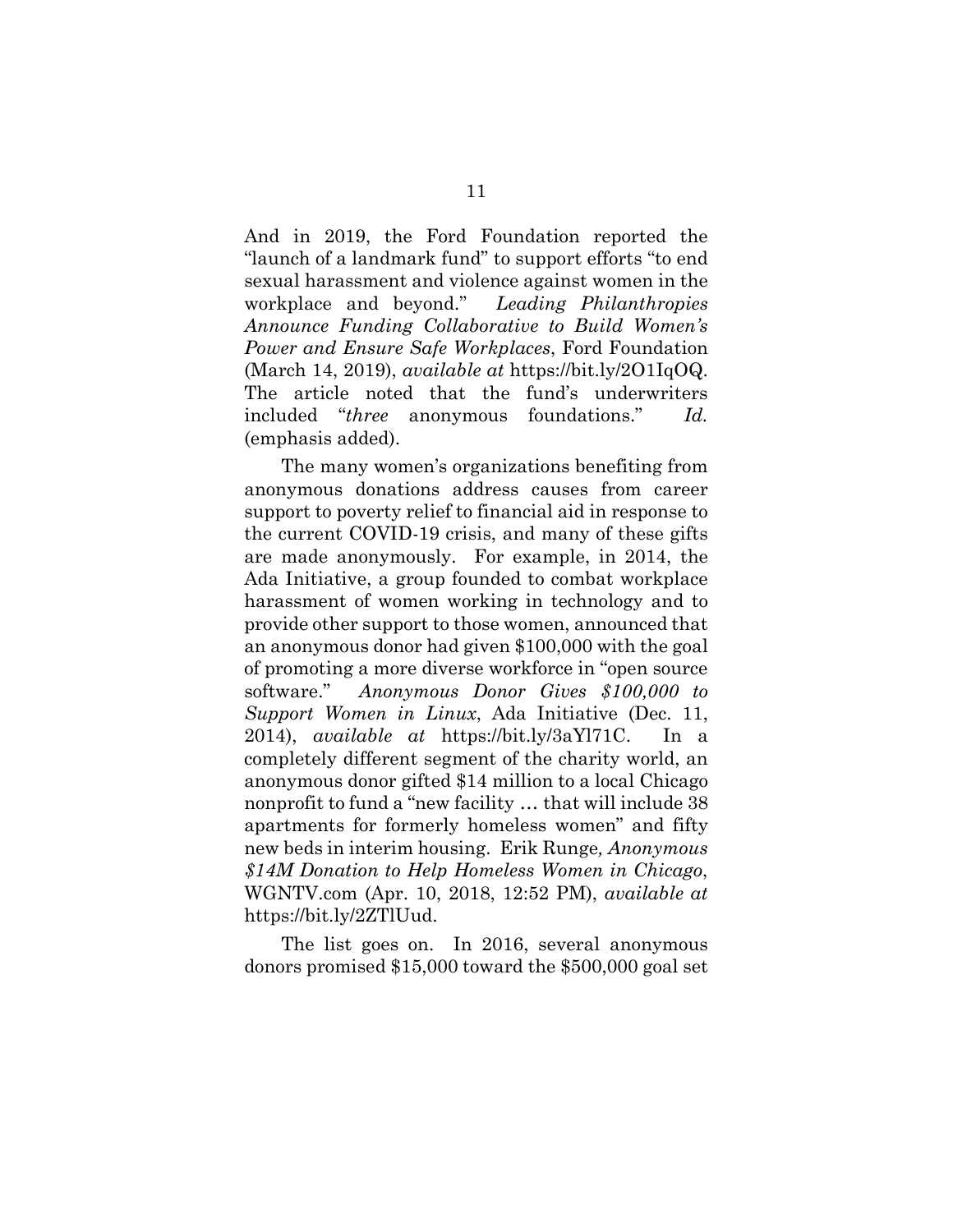by the Women & Girls' Fund of the Main Street Community Foundation, a Connecticut charity. *Women & Girls' Fund*, Main Street Community Foundation (2021), *available at* https://bit.ly/2ZVmrMk. That fund is dedicated to fostering opportunities and education for "women and girls of all ages" in certain Connecticut communities. *Id.* Also in 2016, the feminist magazine *Ms.* announced a forty-fourth anniversary funding drive for which an "anonymous donor ha[d] pledged to match dollar for dollar the first 225 new *Ms.*  Partners." Kathy Spillar, Ms. *is Turning 44! Celebrate with Us and Become a* Ms. *Partner*, Msmagazine.com (Sept. 6, 2016), *available at* https://bit.ly/3rbrZOR. In 2019, Women for Women International's annual report recognized the participation of "anonymous donors who provided generous support" for their mission of supporting and educating women in war-torn or poverty-stricken countries. Women for Women International, *Match Her Courage: Women for Women International 2018 Annual Report* 16 (2019), *available at* https://bit.ly/37RR3m5. And currently, the Women's Foundation of Boston is soliciting donations to a "response fund" for "women- and girl-serving nonprofits in greater Boston that need help mitigating the challenges of COVID-19." *Support Our COVID-19 Relief Efforts*, Women's Foundation of Boston (2021), *available at* https://bit.ly/3dMAzj2. The Foundation noted that an anonymous donor had pledged to match donations up to \$500,000. *Id.*

Women themselves provide outsized support often anonymously—to organizations that benefit other women, filling what might otherwise be a gap in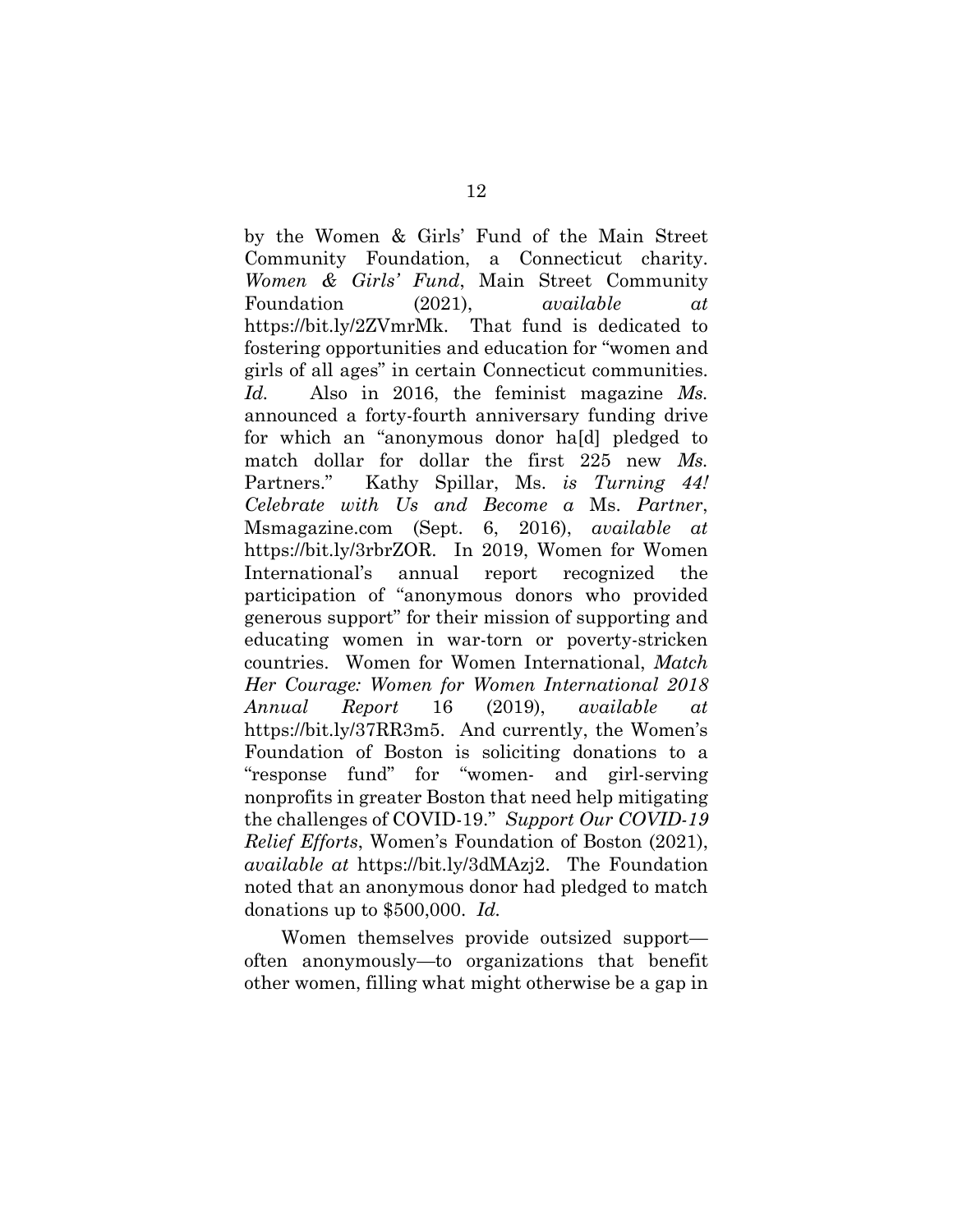support for these causes. In a 2015 study, researchers found that "women were more likely than men to give to women's causes and that, overall, 33 percent of women and nearly 25 percent of men reported making a gift to benefit women and girls." Elizabeth J. Dale et al., *Giving By and For Women: Understanding High-Net-Worth Donors' Support for Women and Girls* 6, Women's Philanthropy Institute (2018). In particular, gifts from unknown female benefactors contribute to the continued success of women's colleges. Several years ago, Smith College "received a \$10 million gift from an anonymous donor from the Class of 1986," which would "be used to support endowed student scholarships and inspire matching gifts of \$250,000 or more from other scholarship donors." *\$10 Million Gift Endows Scholarships, Sparks Matching Gifts*, Smith College (April 16, 2015), *available at* https://bit.ly/3qXqFPq. That same year, two alumnae of Wellesley College gave \$50 million anonymously to the institution. *A Pair of Anonymous Donors Give \$50 Million to One of America's Oldest All-Women's Colleges*, Insider (Oct. 26, 2015), *available at* https://bit.ly/3kst5mL.

Other women's colleges have benefited from substantial anonymous donations. For example, in 1974, Bryn Mawr College used an anonymous gift of \$100,000 to establish a Student Investment Committee, "to encourage women to pursue careers in finance … and to give women actual experience in the management of investment funds." Edith Paal, *Classes Give Students Control of Portfolios: Colleges Offer Dose of Real-Life Money Management*, The Dallas Morning News, March 2, 1997, at 25A. In 1997, Wesleyan College in Macon, Georgia, received \$6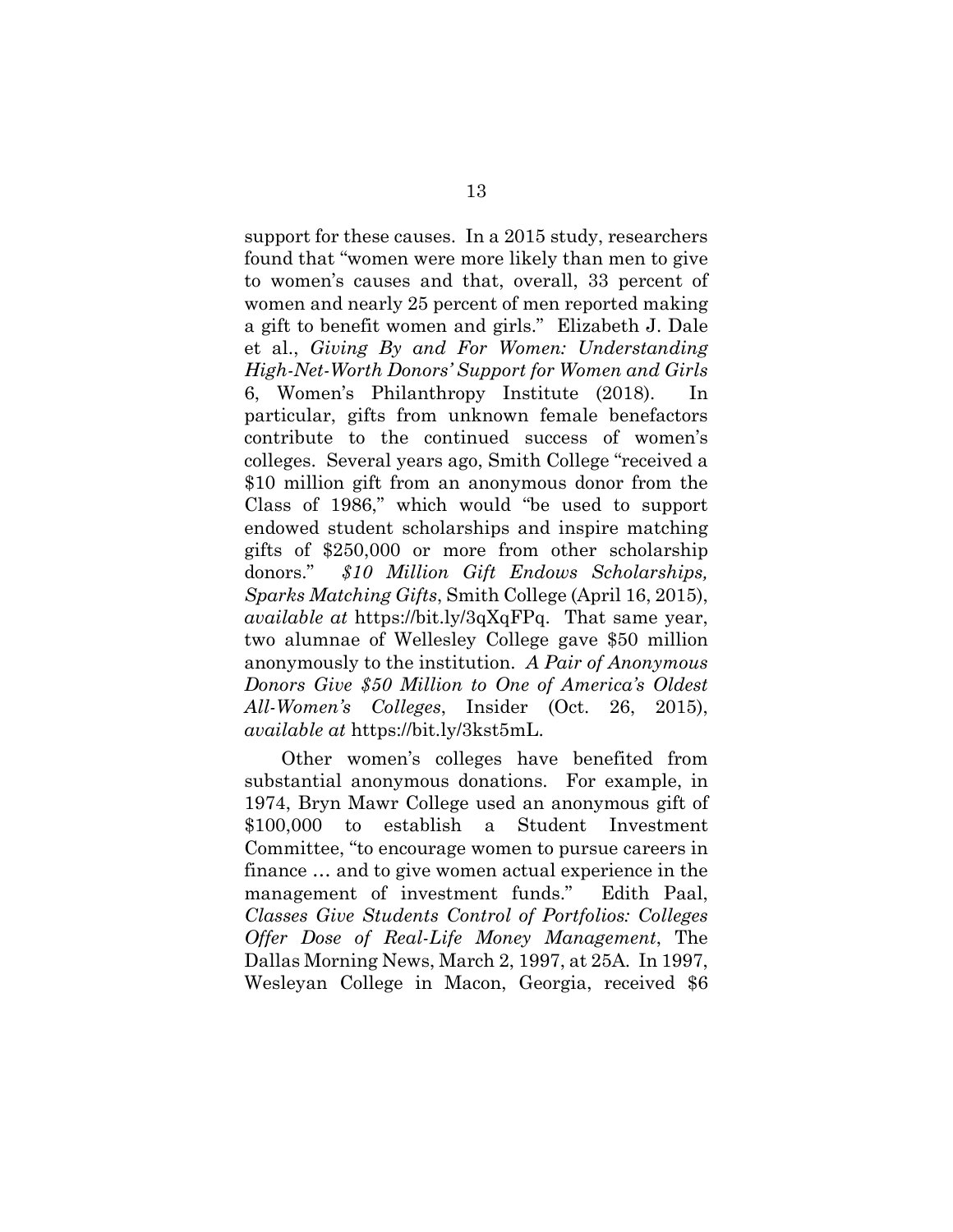million from an anonymous donor. *Wesleyan College to Receive an Anonymous \$6-Million Gift*, The Chronicle of Higher Education (Aug. 1, 1997), *available at* https://bit.ly/3qZSSVN. And in 2019, Sweet Briar College received \$5 million from an anonymous donor to expand its academic scholarship program. Amy Ostroth*, \$5 Million Gift to Sweet Briar College Will Expand Its Presidential Scholars Program*, Sweet Briar College (Nov. 19, 2019), *[available](https://sbc.edu/%E2%80%8Cnews/%E2%80%8C5-%E2%80%8Cmillion-%E2%80%8Cgift-%E2%80%8Cto-%E2%80%8Csweet-%E2%80%8Cbriar-%E2%80%8Ccollege-%E2%80%8Cwill-%E2%80%8Cexpand-%E2%80%8Cits-%E2%80%8Cpresidential-%E2%80%8Cscholars-%E2%80%8Cprogram/) at* https://bit.ly/3aVkWUs. These donations have proved to be a critical component of the continued prosperity of these universities and to the development of their women-centered educational and extracurricular programming.

Women's colleges are not the only educational institutions to benefit from anonymous philanthropic gifts in support of women. In 2009, an anonymous donor sent checks totaling \$68.5 million to a dozen colleges and universities led by women. *Anonymous Donor Gives \$70M to Colleges*, CBS News (Apr. 23, 2009, 8:22 PM), *available at* https://cbsn.ws/3ktzWwg. And in 2016, an anonymous benefactor pledged to donate half the \$1,000 annual membership dues of each new member joining the Women's Giving Initiative, a group dedicated to providing resources to students at the St. Louis College of Pharmacy. *Anonymous Donor Creates Women's Giving Initiative Challenge*, University of Health Sciences & Pharmacy in St. Louis (June 15, 2016), *available at* https://bit.ly/3kDLFbH.

Like supporters of the suffrage and abolition movements over a century ago, present-day donors to charities and educational institutions benefiting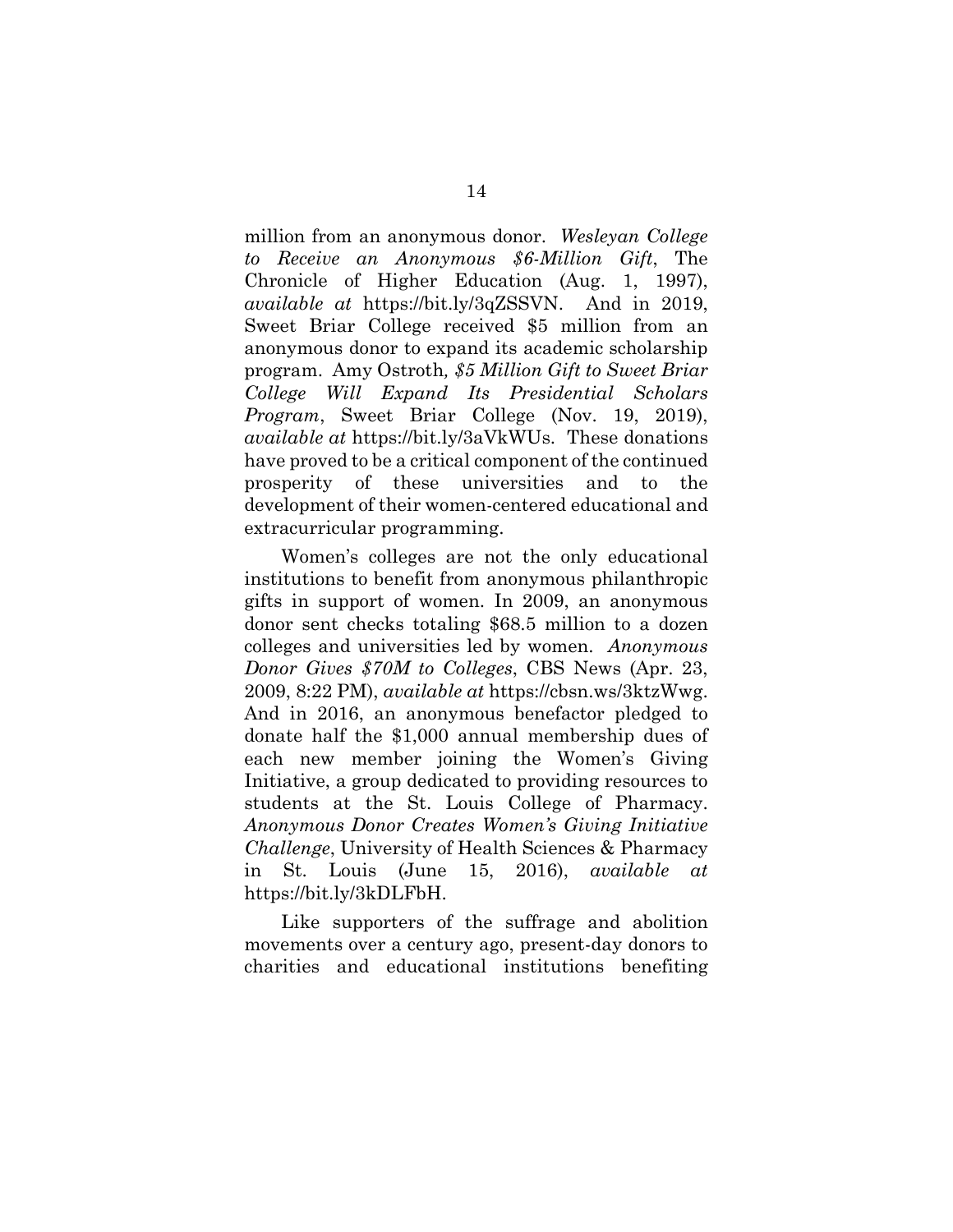women and girls likely act anonymously from a variety of motives—whether because of sincerely held personal beliefs about the proper way to give, to avoid public attention, or out of mere personal preference. *See McIntyre v. Ohio Elections Comm'n*, 514 U.S. 334, 341-42 (1995) ("The decision in favor of anonymity may be motivated by fear of economic or official retaliation, by concern about social ostracism, or merely by a desire to preserve as much of one's privacy as possible."). But whatever their motives, one thing is clear: the option to remain anonymous holds significant value for women of all political, religious, and social persuasions. And our nation has long reaped the benefit of their unostentatious generosity. That generosity is today threatened by California's disclosure policy, which puts anonymous supporters of a wide range of charities at risk for unwelcome public notoriety. The policy represents a regressive and unconstitutional incursion on the historic freedom to give and participate anonymously and threatens the participation of many—in particular women—who have enriched American political progress for so many years.